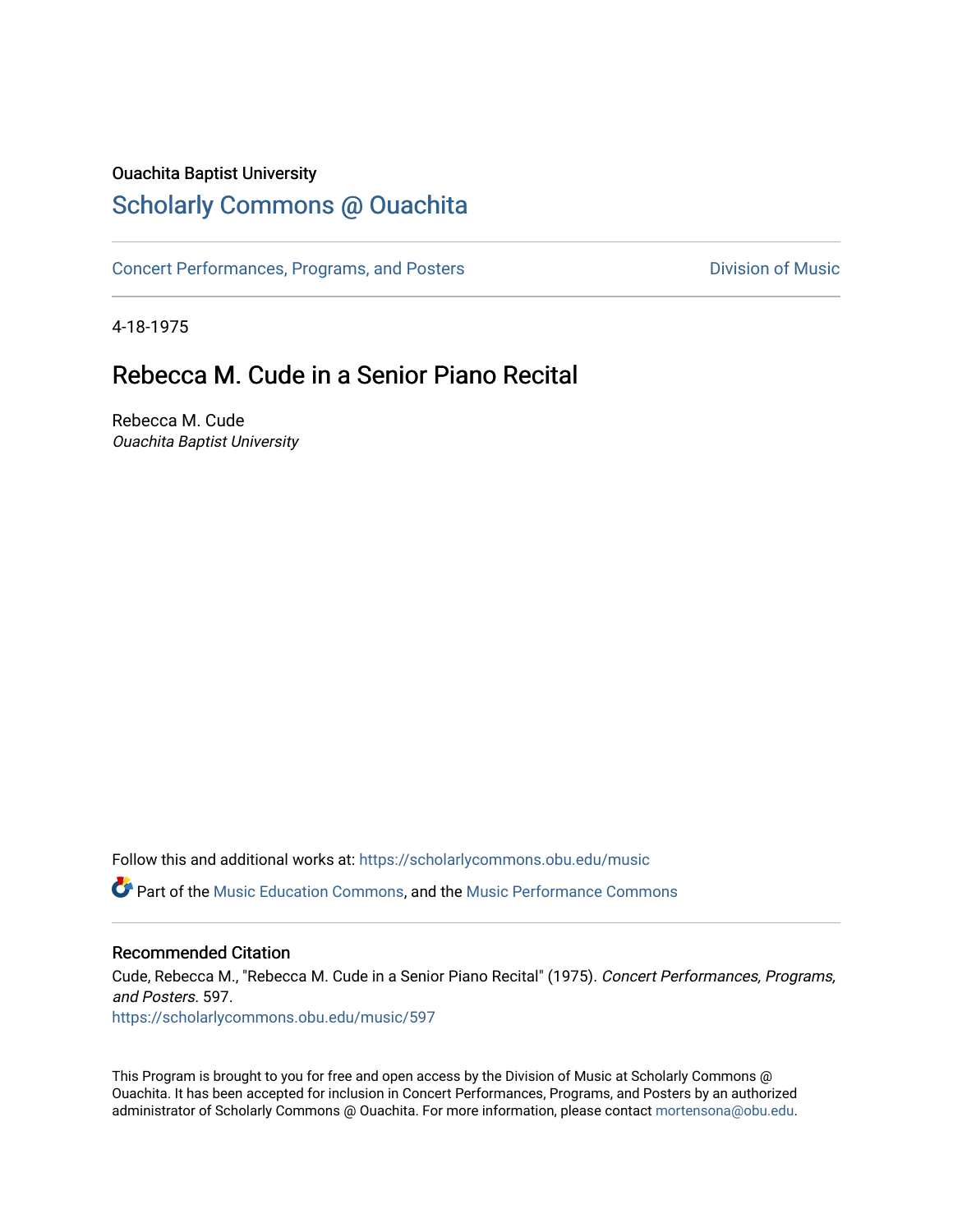Ouachita Baptist University School of Music

presents

#### REBECCA M. CUDE

Student of Miss Evelyn Bowden

in

Senior Piano Recital

April 18, 1975 8:00 P.M.

Mabee Fine Arts Recital Hall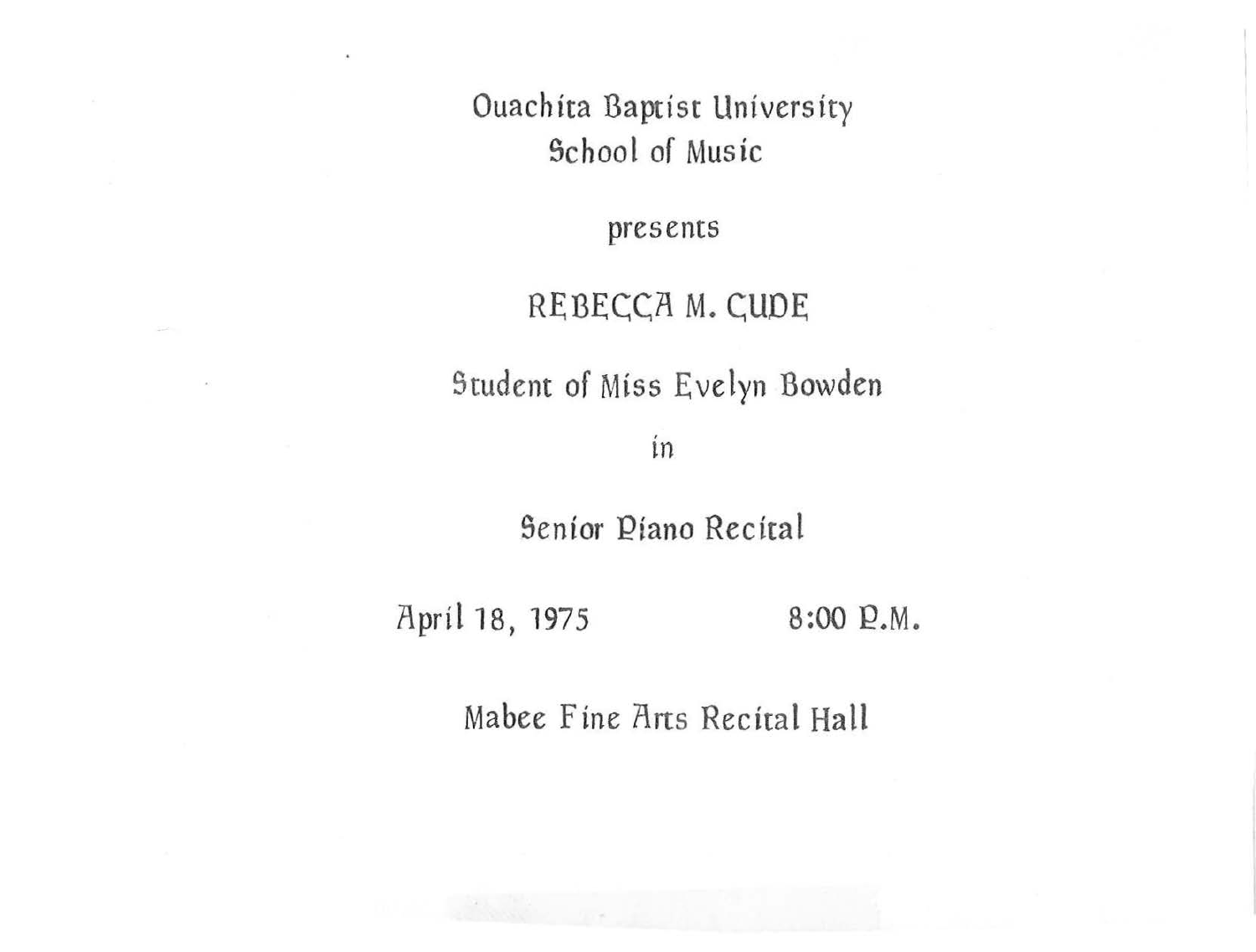### PROGRAM

Sonata No. 24 in  $F$ <sup>#</sup> Major, Op. 78 Adagio Cantabile Allegro ma non troppo Allegro Vivace

l:?relude, Fugue et Variation, Op. 18 \..,/ Cesar Franck 1822,1890

(Allegro passionate)

The Lake at Evening, Op. 5

Marche, Op. 12, No. 1 Garrotte, Op.12, No.2

Italian Concerto Allegro Andante Presto

Ludwig van Beethoven 1770-1827

Capriccio, Op. 116, No.3 Johannes Brahms 1833,1897

Charles T. Griffes 1884-1920

Serge Prokofieff 1891-1953

*].* S. Bach 1685,1750